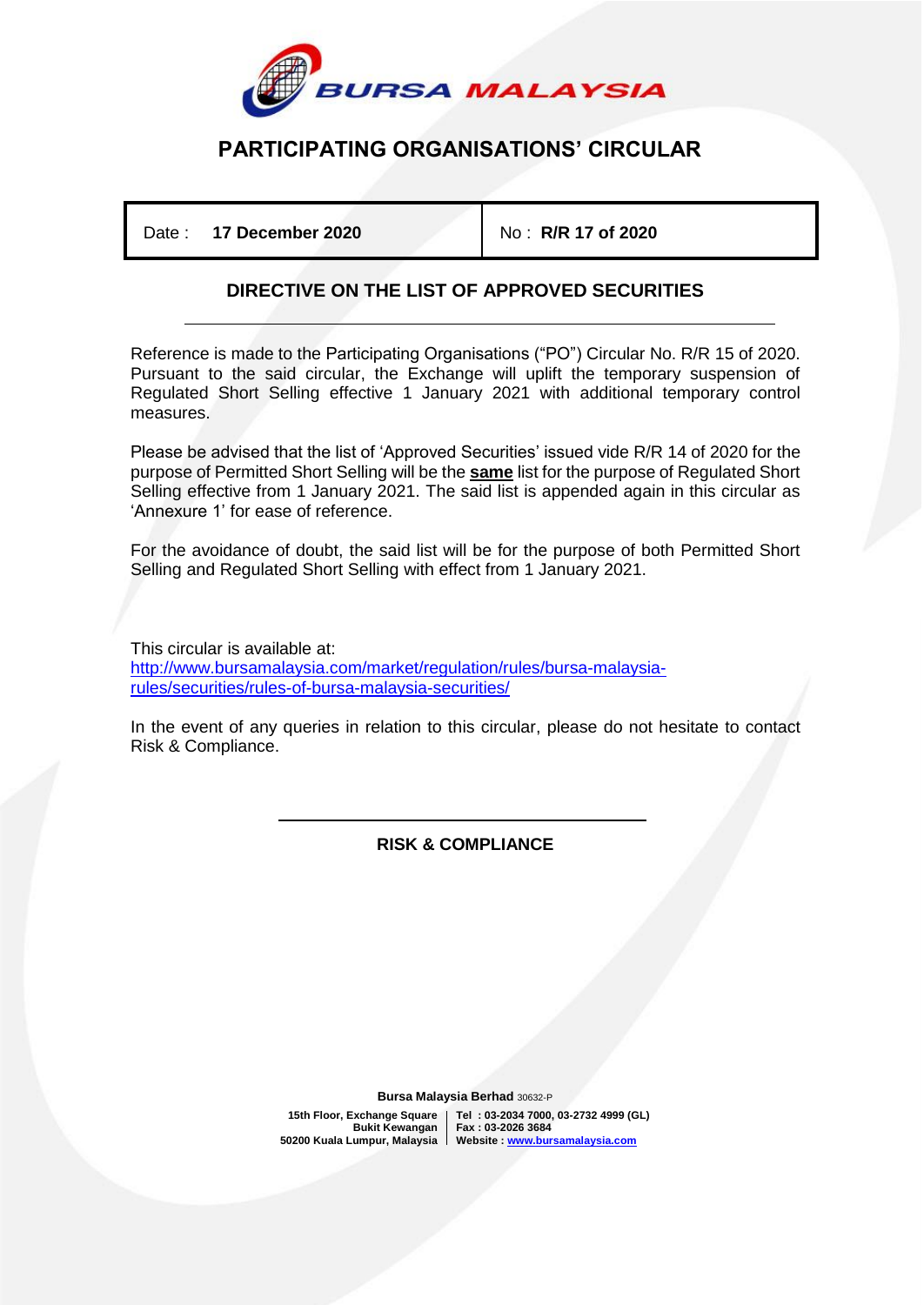#### **APPROVED SECURITIES (With effect from 1 January 2021) No STOCK CODE STOCK LONG NAME ISIN CODE** 1 0001 SUPERCOMNET TECHNOLOGIES BHD MYQ0001OO006 2 0010 IRIS CORPORATION BHD MYQ0010OO007 3662 MALAYAN FLOUR MILLS BHD MYL3662OO003 0034 MMAG HOLDINGS BERHAD MYQ0034OO007 5066 NTPM HOLDINGS BHD MYL5066OO005 6 0083 NOTION VTEC BHD MYQ0083OO004 T 5110 UOA REITS MYL5110TO000 8 0098 BAHVEST RESOURCES BERHAD MYQ0098OO002 5131 ZHULIAN CORPORATION BHD MYL5131OO007 10 0127 JHM CONSOLIDATION BHD MYQ0127OO009 11 | 7105 | HCK CAPITAL GROUP BERHAD | MYL7105OO009 0146 JF TECHNOLOGY BHD MYQ0146OO009 1724 PARAMOUNT CORPORATION BHD MYL1724OO003 14 0163 CAREPLUS GROUP BERHAD MYQ0163OO004 5237 MPHB CAPITAL BERHAD MYL5237OO002 0188 HLT GLOBAL BERHAD MYQ0188OO001 17 | 9687 | IDEAL UNITED BINTANG INTERNATIONAL BERHAD MYL9687OO004 6459 MNRB HOLDINGS BHD MYL6459OO001 19 | 5038 | KSL HOLDINGS BHD | MYL5038OO004 7034 THONG GUAN INDUSTRIES BHD MYL7034OO001 5789 LBS BINA GROUP BHD MYL5789OO002 3417 EASTERN & ORIENTAL BHD MYL3417OO002 23 9296 RCE CAPITAL BHD MYL9296OO004 0082 GREEN PACKET BHD MYQ0082OO006 6114 MKH BERHAD MYL6114OO002 26 | 6238 | HOCK SENG LEE BHD | MYL6238OO009 4723 JAKS RESOURCES BERHAD MYL4723OO002 8125 DAIBOCHI BERHAD MYL8125OO006 5253 ECONPILE HOLDINGS BHD MYL5253OO009 9679 WCT HOLDINGS BERHAD MYL9679OO001 4634 POS MALAYSIA BHD MYL4634OO001 5254 BOUSTEAD PLANTATIONS BHD MYL5254OO007 7204 D&O GREEN TECHNOLOGIES BERHAD MYL7204OO000 5219 PESTECH INTERNATIONAL BERHAD MYL5219OO000 5024 HUP SENG INDUSTRIES BHD MYL5024OO004 4405 TAN CHONG MOTOR HOLDINGS BHD MYL4405OO006 3239 BERJAYA ASSETS BERHAD MYL3239OO000 0193 KEJURUTERAAN ASASTERA BERHAD MYQ0193OO001 2127 COMFORT GLOVES BERHAD MYL2127OO008 5199 HIBISCUS PETROLEUM BHD MYL5199OO004 5186 MALAYSIA MARINE AND HEAVY ENG MYL5186OO001 42 9792 SEG INTERNATIONAL BHD MYL9792OO002 7087 MAGNI-TECH INDUSTRIES BHD MYL7087OO009 5123 MRCB-QUILL REIT MYL5123TO003 4898 TA ENTERPRISE BHD MYL4898OO002 1996 KRETAM HOLDINGS BHD MYL1996OO007 47 | 7237 POWER ROOT BERHAD | MYL7237OO000

 4219 BERJAYA LAND BHD MYL4219OO001 0101 TMC LIFE SCIENCES BHD MYQ0101OO004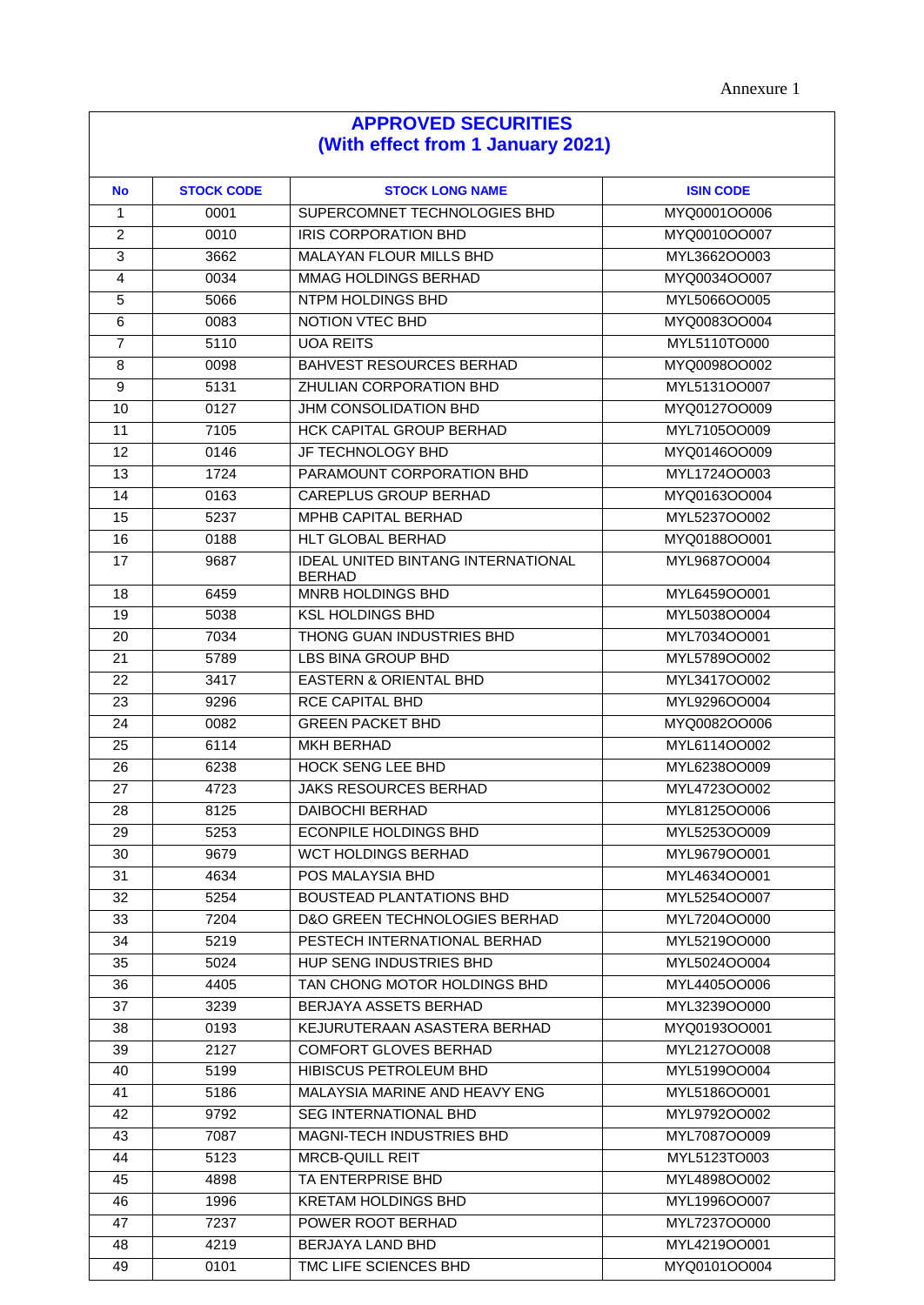## **APPROVED SECURITIES (With effect from 1 January 2021)**

| <b>No</b>       | <b>STOCK CODE</b> | <b>STOCK LONG NAME</b>                                    | <b>ISIN CODE</b>             |
|-----------------|-------------------|-----------------------------------------------------------|------------------------------|
| 50              | 3379              | <b>INSAS BHD</b>                                          | MYL3379OO004                 |
| 51              | 0162              | <b>WIDAD GROUP BERHAD</b>                                 | MYQ0162OO006                 |
| 52              | 4324              | HENGYUAN REFINING COMPANY BERHAD                          | MYL4324OO009                 |
| 53              | 7184              | <b>G3 GLOBAL BERHAD</b>                                   | MYL7184OO004                 |
| 54              | 7233              | DUFU TECHNOLOGY CORP. BHD                                 | MYL7233OO009                 |
| 55              | 5012              | TA ANN HOLDINGS BHD                                       | MYL5012OO009                 |
| 56              | 5027              | KIM LOONG RESOURCES BHD                                   | MYL5027OO007                 |
| 57              | 2771              | <b>BOUSTEAD HOLDINGS BHD</b>                              | MYL2771OO003                 |
| 58              | 5116              | AL-AQAR HEALTHCARE REIT                                   | MYL5116TO007                 |
| 59              | 3883              | <b>MUDA HOLDINGS BHD</b>                                  | MYL3883OO005                 |
| 60              | 7148              | DUOPHARMA BIOTECH BERHAD                                  | MYL7148OO009                 |
| 61              | 3042              | PETRON MALAYSIA REFINING &<br>MARKETING BERHAD            | MYL3042OO008                 |
| 62              | 7100              | UCHI TECHNOLOGIES BHD                                     | MYL7100OO000                 |
| 63              | 5272              | RANHILL UTILITIES BERHAD                                  | MYL5272OO009                 |
| 64              | 9059              | <b>TSH RESOURCES BHD</b>                                  | MYL9059OO006                 |
| 65              | 7090              | APEX HEALTHCARE BHD                                       | MYL7090OO003                 |
| 66              | 4383              | JAYA TIASA HOLDINGS BHD                                   | MYL4383OO005                 |
| 67              | 3395              | <b>BERJAYA CORPORATION BHD</b>                            | MYL3395OO000                 |
| 68              | 5210              | <b>BUMI ARMADA BERHAD</b>                                 | MYL5210OO009                 |
| 69              | 8583              | <b>MAH SING GROUP BHD</b>                                 | MYL8583OO006                 |
| 70              | 5283              | ECO WORLD INTERNATIONAL BERHAD                            | MYL5283OO006                 |
| 71              | 5983              | <b>MBM RESOURCES BHD</b>                                  | MYL5983OO001                 |
| 72              | 5138              | HAP SENG PLANTATIONS HOLDINGS                             | MYL5138OO002                 |
| 73              | 5292              | UWC BERHAD                                                | MYL5292OO007                 |
| 74              | 5401              | <b>TROPICANA CORPORATION BERHAD</b>                       | MYL5401OO004<br>MYL5158OO000 |
| 75              | 5158              | TA GLOBAL BHD                                             |                              |
| 76<br>77        | 7022<br>2216      | <b>GLOBETRONICS TECHNOLOGY BHD</b><br>IJM PLANTATIONS BHD | MYL7022OO006<br>MYL2216OO009 |
| 78              | 0078              | <b>GD EXPRESS CARRIER BHD</b>                             | MYQ0078OO004                 |
| 79              | 8176              | ATA IMS BERHAD                                            | MYL8176OO009                 |
| 80              | 7161              | KERJAYA PROSPEK GROUP BERHAD                              | MYL7161OO002                 |
| 81              | 8206              | ECO WORLD DEVELOPMENT GROUP                               | MYL8206OO004                 |
|                 |                   | <b>BERHAD</b>                                             |                              |
| 82              | 8877              | <b>EKOVEST BHD</b>                                        | MYL8877OO002                 |
| 83              | 7155              | SKP RESOURCES BHD                                         | MYL7155OO004                 |
| 84              | 0116              | FOCUS DYNAMICS GROUP BERHAD                               | MYQ0116OO002                 |
| 85              | 5243              | <b>VELESTO ENERGY BERHAD</b>                              | MYL5243OO000                 |
| 86              | 0021              | <b>GHL SYSTEMS BHD</b>                                    | MYQ0021OO004                 |
| 87              | 5216              | DATASONIC GROUP BERHAD                                    | MYL5216OO006                 |
| 88              | 5005              | UNISEM (M) BHD                                            | MYL5005OO003                 |
| 89              | 5141              | DAYANG ENTERPRISE HOLDINGS BHD                            | MYL5141OO006                 |
| 90              | 5236              | MATRIX CONCEPTS HOLDINGS BHD                              | MYL5236OO004                 |
| 91              | 3158              | YNH PROPERTY BHD                                          | MYL3158OO002                 |
| 92              | 5126              | SARAWAK OIL PALMS BHD                                     | MYL5126OO007                 |
| 93              | 5248              | BERMAZ AUTO BERHAD                                        | MYL5248OO009                 |
| 94              | 2852              | CAHYA MATA SARAWAK BHD                                    | MYL2852OO001                 |
| 95              | 6599              | AEON CO. (M) BHD                                          | MYL6599OO004                 |
| 96              | 5218              | SAPURA ENERGY BERHAD                                      | MYL5218OO002                 |
| $\overline{97}$ | 8524              | TALIWORKS CORPORATION BHD                                 | MYL8524OO000                 |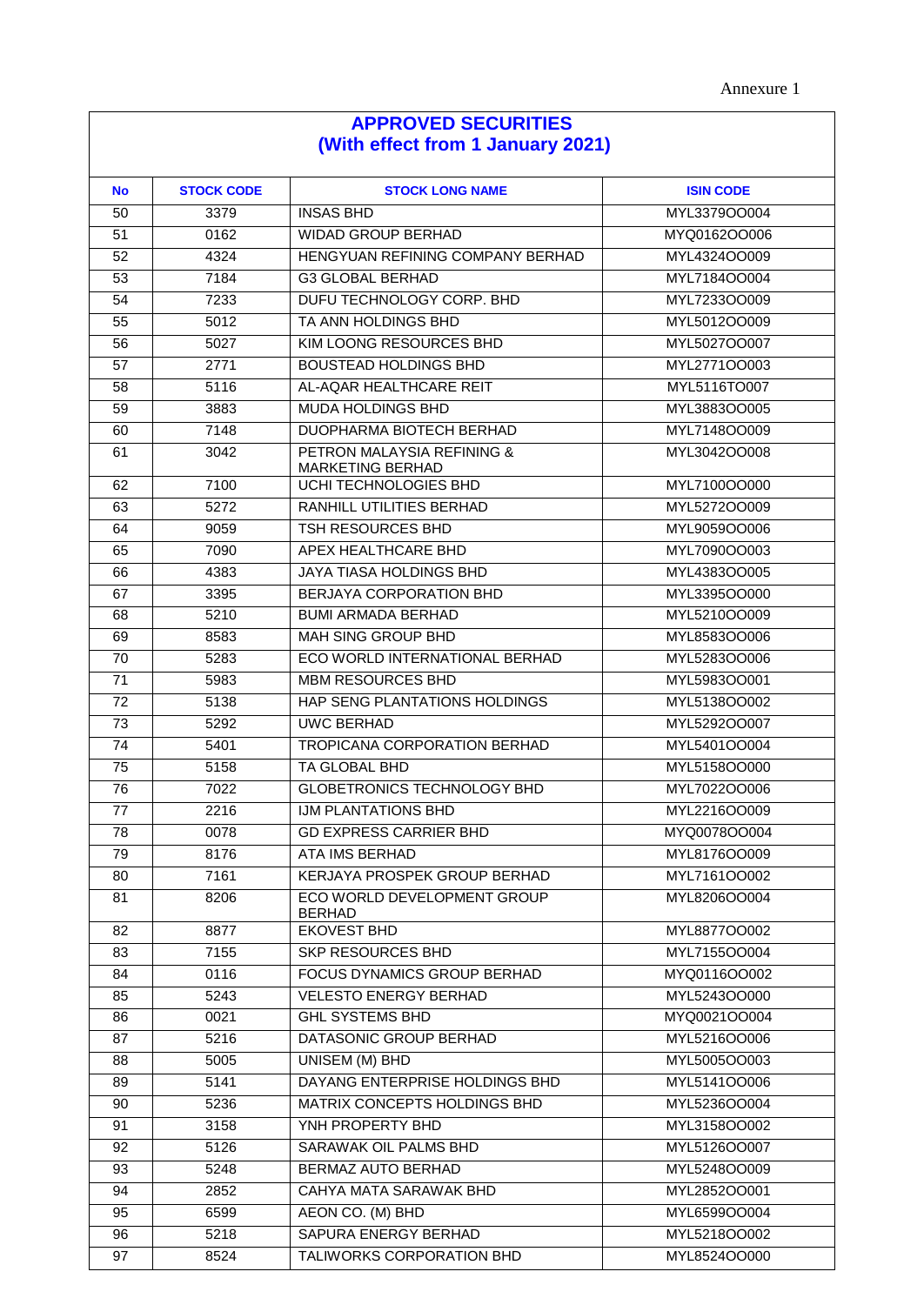## **APPROVED SECURITIES (With effect from 1 January 2021)**

| <b>No</b> | <b>STOCK CODE</b> | <b>STOCK LONG NAME</b>                              | <b>ISIN CODE</b> |  |
|-----------|-------------------|-----------------------------------------------------|------------------|--|
| 98        | 7052              | PADINI HOLDINGS BHD                                 | MYL7052OO003     |  |
| 99        | 5286              | MI TECHNOVATION BERHAD                              | MYL5286OO009     |  |
| 100       | 5143              | LUXCHEM CORPORATION BHD                             | MYL5143OO002     |  |
| 101       | 0208              | <b>GREATECH TECHNOLOGY BERHAD</b>                   | MYQ0208OO007     |  |
| 102       | 5151              | HEXTAR GLOBAL BERHAD                                | MYL5151OO005     |  |
| 103       | 5250              | 7-ELEVEN MALAYSIA HOLDINGS BERHAD                   | MYL5250OO005     |  |
| 104       | 5161              | <b>JCY INTERNATIONAL BERHAD</b>                     | MYL5161OO004     |  |
| 105       | 5053              | OSK HOLDINGS BHD                                    | MYL5053OO003     |  |
| 106       | 6963              | V.S INDUSTRY BHD                                    | MYL6963OO002     |  |
| 107       | 5109              | <b>YTL HOSPITALITY REIT</b>                         | MYL5109TO002     |  |
| 108       | 5180              | CAPITALAND MALAYSIA MALL TRUST                      | MYL5180TO003     |  |
| 109       | 7160              | PENTAMASTER CORPORATION BHD                         | MYL7160OO004     |  |
| 110       | 5148              | <b>UEM SUNRISE BERHAD</b>                           | MYL5148OO001     |  |
| 111       | 1368              | <b>UEM EDGENTA BERHAD</b>                           | MYL1368OO009     |  |
| 112       | 3794              | MALAYAN CEMENT BERHAD                               | MYL3794OO004     |  |
| 113       | 2194              | MMC CORPORATION BHD                                 | MYL2194OO008     |  |
| 114       | 1651              | MALAYSIAN RESOURCES CORPORATION<br><b>BERHAD</b>    | MYL1651OO008     |  |
| 115       | 6645              | LINGKARAN TRANS KOTA HOLDINGS                       | MYL6645OO005     |  |
| 116       | 3867              | <b>MALAYSIAN PACIFIC INDUSTRIES</b>                 | MYL3867OO008     |  |
| 117       | 0128              | FRONTKEN CORPORATION BHD                            | MYQ0128OO007     |  |
| 118       | 6633              | LEONG HUP INTERNATIONAL BERHAD                      | MYL6633OO001     |  |
| 119       | 3069              | MEGA FIRST CORPORATION BHD                          | MYL3069OO001     |  |
| 120       | 5263              | SUNWAY CONSTRUCTION GROUP BERHAD                    | MYL5263OO008     |  |
| 121       | 5102              | <b>GUAN CHONG BHD</b>                               | MYL5102OO008     |  |
| 122       | 5239              | TITIJAYA LAND BERHAD                                | MYL5239OO008     |  |
| 123       | 5606              | <b>IGB BERHAD</b>                                   | MYL5606OO008     |  |
| 124       | 5247              | <b>KAREX BERHAD</b>                                 | MYL5247OO001     |  |
| 125       | 5139              | AEON CREDIT SERVICE (M) BHD                         | MYL5139OO000     |  |
| 126       | 4588              | <b>UMW HOLDINGS BHD</b>                             | MYL4588OO009     |  |
| 127       | 5099              | <b>AIRASIA GROUP BERHAD</b>                         | MYL5099OO006     |  |
| 128       | 3301              | HONG LEONG INDUSTRIES BHD                           | MYL3301OO008     |  |
| 129       | 5106              | <b>AXIS REITS</b>                                   | MYL5106TO008     |  |
| 130       | 1619              | DRB-HICOM BHD                                       | MYL1619OO005     |  |
| 131       | 3859              | <b>MAGNUM BERHAD</b>                                | MYL3859OO005     |  |
| 132       | 2488              | ALLIANCE BANK MALAYSIA BERHAD                       | MYL2488OO004     |  |
| 133       | 5273              | CHIN HIN GROUP BERHAD                               | MYL5273OO007     |  |
| 134       | 5185              | AFFIN BANK BERHAD                                   | MYL5185OO003     |  |
| 135       | 1562              | BERJAYA SPORTS TOTO BHD                             | MYL1562OO007     |  |
| 136       | 5277              | FOUNDPAC GROUP BERHAD                               | MYL5277OO008     |  |
| 137       | 4006              | ORIENTAL HOLDINGS BHD                               | MYL4006OO002     |  |
| 138       | 4162              | BRITISH AMERICAN TOBACCO (M)                        | MYL4162OO003     |  |
| 139       | 5200              | UOA DEVELOPMENT BERHAD                              | MYL5200OO000     |  |
| 140       | 8664              | SP SETIA BHD                                        | MYL8664OO004     |  |
| 141       | 6139              | SYARIKAT TAKAFUL MALAYSIA KELUARGA<br><b>BERHAD</b> | MYL6139OO009     |  |
| 142       | 5222              | FGV HOLDINGS BERHAD                                 | MYL5222OO004     |  |
| 143       | 7106              | SUPERMAX CORPORATION BHD                            | MYL7106OO007     |  |
| 144       | 5284              | LOTTE CHEMICAL TITAN HOLDING BERHAD                 | MYL5284OO004     |  |
| 145       | 5209              | <b>GAS MALAYSIA BERHAD</b>                          | MYL5209OO001     |  |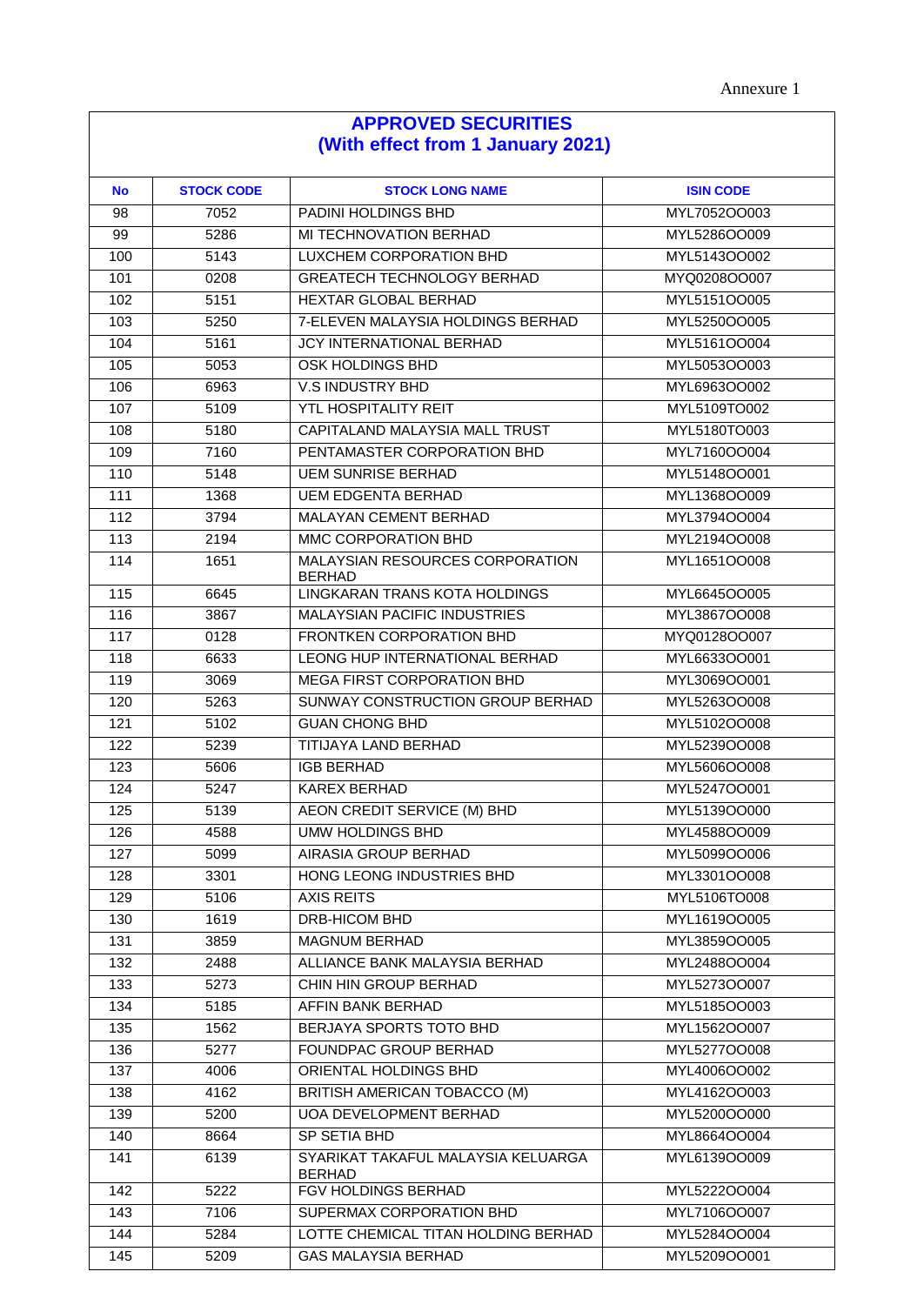## **APPROVED SECURITIES (With effect from 1 January 2021)**

| <b>No</b> | <b>STOCK CODE</b> | <b>STOCK LONG NAME</b>                          | <b>ISIN CODE</b> |
|-----------|-------------------|-------------------------------------------------|------------------|
| 146       | 0097              | <b>VITROX CORPORATION BHD</b>                   | MYQ0097OO004     |
| 147       | 5878              | KPJ HEALTHCARE BHD                              | MYL5878OO003     |
| 148       | 0138              | MY E.G. SERVICES BHD                            | MYQ0138OO006     |
| 149       | 4731              | <b>SCIENTEX BERHAD</b>                          | MYL4731OO005     |
| 150       | 5264              | MALAKOFF CORPORATION BERHAD                     | MYL5264OO006     |
| 151       | 5288              | SIME DARBY PROPERTY BERHAD                      | MYL5288OO005     |
| 152       | 1171              | MALAYSIA BUILDING SOCIETY BHD                   | MYL1171OO007     |
| 153       | 0166              | <b>INARI AMERTRON BERHAD</b>                    | MYQ0166OO007     |
| 154       | 1818              | <b>BURSA MALAYSIA BHD</b>                       | MYL1818OO003     |
| 155       | 5176              | SUNWAY REAL ESTATE INVT TRUST                   | MYL5176TO001     |
| 156       | 6399              | ASTRO MALAYSIA HOLDINGS BERHAD                  | MYL6399OO009     |
| 157       | 5212              | <b>PAVILION REAL ESTATE INV TRUST</b>           | MYL5212TO004     |
| 158       | 8621              | LPI CAPITAL BHD                                 | MYL8621OO004     |
| 159       | 5279              | SERBA DINAMIK HOLDINGS BERHAD                   | MYL5279OO004     |
| 160       | 6742              | <b>YTL POWER INTERNATIONAL BHD</b>              | MYL6742OO000     |
| 161       | 2089              | UNITED PLANTATIONS BHD                          | MYL2089OO000     |
| 162       | 5249              | IOI PROPERTIES GROUP BERHAD                     | MYL5249OO007     |
| 163       | 6483              | KENANGA INVESTMENT BANK BERHAD                  | MYL6483OO001     |
| 164       | 5031              | TIME DOTCOM BHD                                 | MYL5031OO009     |
| 165       | 5258              | <b>BIMB HOLDINGS BHD</b>                        | MYL5258OO008     |
| 166       | 7293              | YINSON HOLDINGS BHD                             | MYL7293OO003     |
| 167       | 5227              | IGB REAL ESTATE INV TRUST                       | MYL5227TO002     |
| 168       | 3336              | IJM CORPORATION BHD                             | MYL3336OO004     |
| 169       | 3255              | HEINEKEN MALAYSIA BERHAD                        | MYL3255OO006     |
| 170       | 7153              | KOSSAN RUBBER INDUSTRIES BHD                    | MYL7153OO009     |
| 171       | 5211              | <b>SUNWAY BERHAD</b>                            | MYL5211OO007     |
| 172       | 5398              | <b>GAMUDA BHD</b>                               | MYL5398OO002     |
| 173       | 2836              | CARLSBERG BREWERY MALAYSIA BHD                  | MYL2836OO004     |
| 174       | 7081              | PHARMANIAGA BHD                                 | MYL7081OO002     |
| 175       | 5014              | MALAYSIA AIRPORTS HOLDINGS BHD                  | MYL5014OO005     |
| 176       | 2291              | <b>GENTING PLANTATIONS BERHAD</b>               | MYL2291OO002     |
| 177       | 7089              | LII HEN INDUSTRIES BHD                          | MYL7089OO005     |
| 178       | 4677              | YTL CORPORATION BHD                             | MYL4677OO000     |
| 179       | 7095              | P.I.E. INDUSTRIAL BHD                           | MYL7095OO002     |
| 180       | 1015              | AMMB HOLDINGS BHD                               | MYL1015OO006     |
| 181       | 3689              | FRASER & NEAVE HOLDINGS BHD                     | MYL3689OO006     |
| 182       | 5246              | <b>WESTPORTS HOLDINGS BERHAD</b>                | MYL5246OO003     |
| 183       | 4197              | SIME DARBY BHD                                  | MYL4197OO009     |
| 184       | 7084              | <b>QL RESOURCES BHD</b>                         | MYL7084OO006     |
| 185       | 4715              | <b>GENTING MALAYSIA BERHAD</b>                  | MYL4715OO008     |
| 186       | 5235SS            | KLCC PROP&REITS-STAPLED SEC                     | MYL5235SS008     |
| 187       | 4863              | <b>TELEKOM MALAYSIA BHD</b>                     | MYL4863OO006     |
| 188       | 8869              | PRESS METAL ALUMINIUM HOLDINGS<br><b>BERHAD</b> | MYL8869OO009     |
| 189       | 7164              | <b>KNM GROUP BHD</b>                            | MYL7164OO006     |
| 190       | 1082              | HONG LEONG FINANCIAL GROUP BHD                  | MYL1082OO006     |
| 191       | 3182              | <b>GENTING BHD</b>                              | MYL3182OO002     |
| 192       | 7277              | <b>DIALOG GROUP BHD</b>                         | MYL7277OO006     |
| 193       | 7216              | KAWAN FOOD BHD                                  | MYL7216OO004     |
| 194       | 7113              | TOP GLOVE CORPORATION BHD                       | MYL7113OO003     |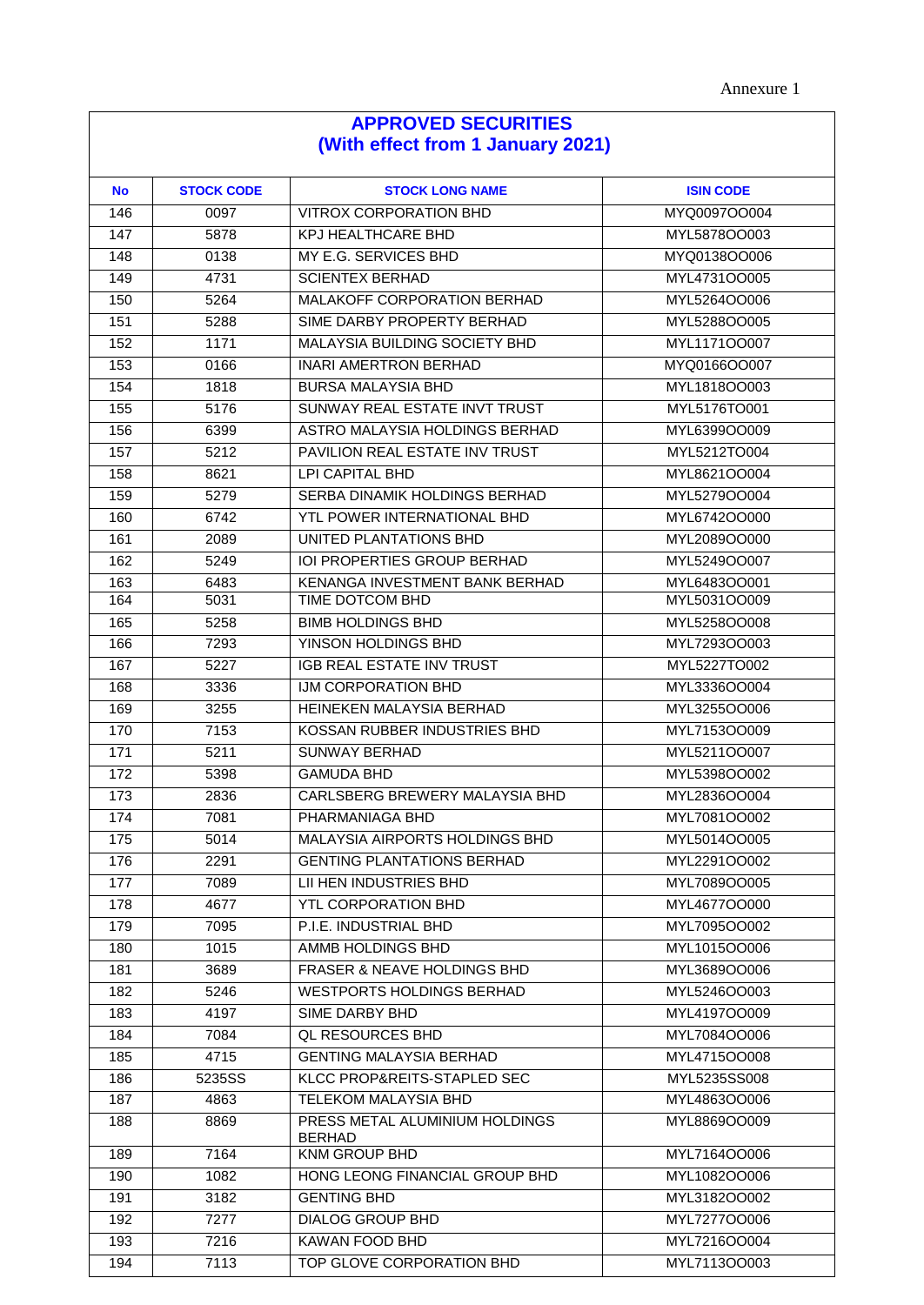| <b>APPROVED SECURITIES</b><br>(With effect from 1 January 2021) |      |                                   |              |  |
|-----------------------------------------------------------------|------|-----------------------------------|--------------|--|
|                                                                 |      |                                   |              |  |
| 195                                                             | 3034 | HAP SENG CONSOLIDATED BHD         | MYL3034OO005 |  |
| 196                                                             | 7247 | <b>SCGM BHD</b>                   | MYL7247OO009 |  |
| 197                                                             | 1066 | RHB BANK BERHAD                   | MYL1066OO009 |  |
| 198                                                             | 5681 | PETRONAS DAGANGAN BHD             | MYL5681OO001 |  |
| 199                                                             | 7668 | HAI-O ENTERPRISE BHD              | MYL7668OO006 |  |
| 200                                                             | 2445 | KUALA LUMPUR KEPONG BHD           | MYL2445OO004 |  |
| 201                                                             | 7803 | RUBBEREX CORPORATION (M) BHD      | MYL7803OO009 |  |
| 202                                                             | 4065 | <b>PPB GROUP BHD</b>              | MYL4065OO008 |  |
| 203                                                             | 1961 | IOI CORPORATION BHD               | MYL1961OO001 |  |
| 204                                                             | 5168 | HARTALEGA HOLDINGS BHD            | MYL5168OO009 |  |
| 205                                                             | 5819 | HONG LEONG BANK BHD               | MYL5819OO007 |  |
| 206                                                             | 6033 | PETRONAS GAS BHD                  | MYL6033OO004 |  |
| 207                                                             | 4707 | NESTLE (M) BHD                    | MYL4707OO005 |  |
| 208                                                             | 5285 | SIME DARBY PLANTATION BERHAD      | MYL5285OO001 |  |
| 209                                                             | 6947 | DIGI.COM BHD                      | MYL6947OO005 |  |
| 210                                                             | 6888 | AXIATA GROUP BERHAD               | MYL6888OO001 |  |
| 211                                                             | 3816 | <b>MISC BHD</b>                   | MYL3816OO005 |  |
| $\overline{212}$                                                | 1023 | <b>CIMB GROUP HOLDINGS BERHAD</b> | MYL1023OO000 |  |
| $\overline{213}$                                                | 5183 | PETRONAS CHEMICALS GROUP BHD      | MYL5183OO008 |  |
| 214                                                             | 6012 | <b>MAXIS BERHAD</b>               | MYL6012OO008 |  |
| 215                                                             | 5225 | <b>IHH HEALTHCARE BERHAD</b>      | MYL5225OO007 |  |
| 216                                                             | 1295 | PUBLIC BANK BHD                   | MYL1295OO004 |  |
| 217                                                             | 5347 | <b>TENAGA NASIONAL BHD</b>        | MYL5347OO009 |  |
| 218                                                             | 1155 | <b>MALAYAN BANKING BHD</b>        | MYL1155OO000 |  |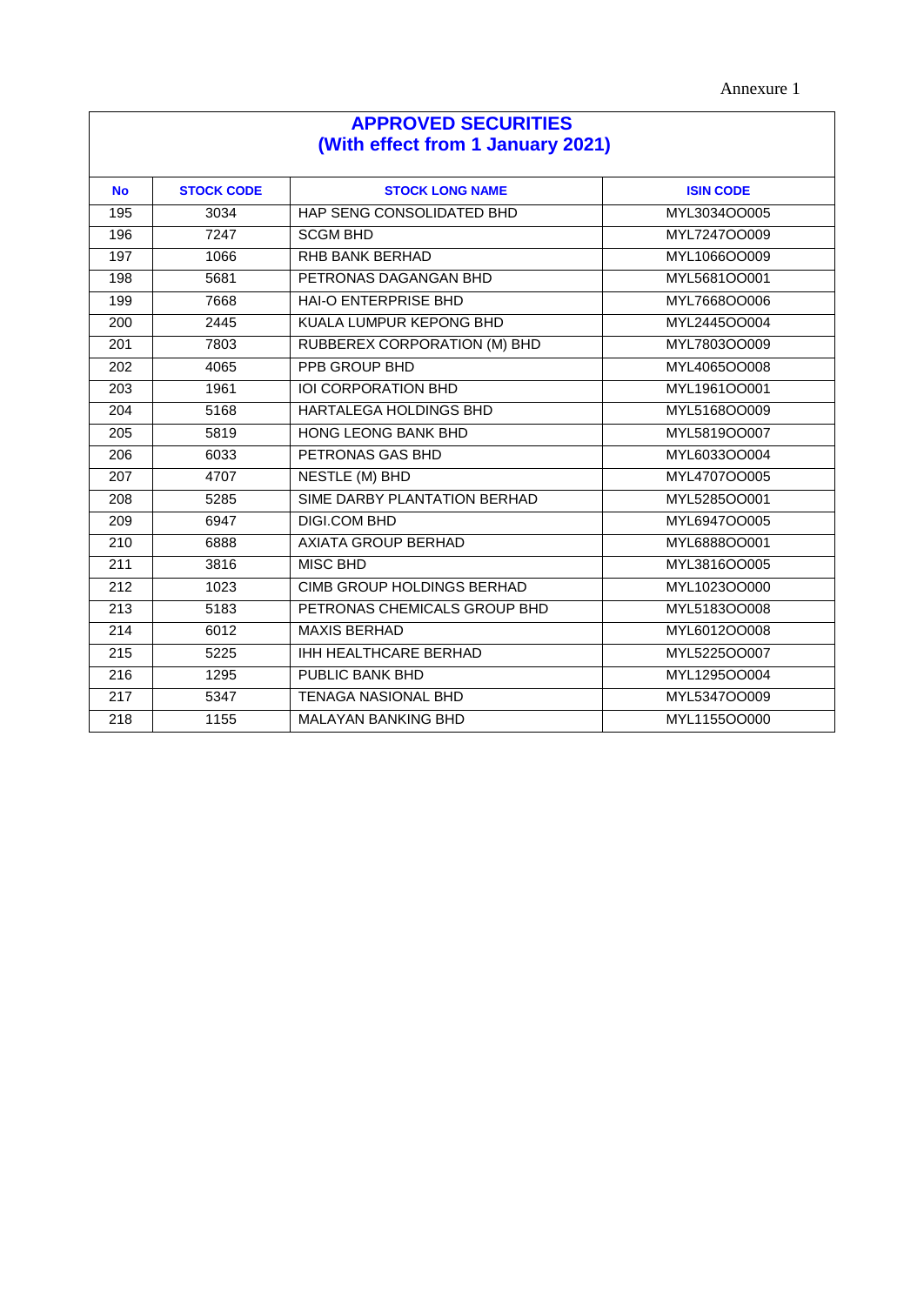| <b>INCLUSION LIST</b>             |                   |                                     |                  |  |
|-----------------------------------|-------------------|-------------------------------------|------------------|--|
| (With effect from 1 January 2021) |                   |                                     |                  |  |
| <b>No</b>                         | <b>STOCK CODE</b> | <b>STOCK LONG NAME</b>              | <b>ISIN CODE</b> |  |
| $\mathbf{1}$                      | 0010              | <b>IRIS CORPORATION BHD</b>         | MYQ0010OO007     |  |
| $\overline{2}$                    | 0034              | MMAG HOLDINGS BERHAD                | MYQ0034OO007     |  |
| $\mathbf{3}$                      | 0083              | NOTION VTEC BHD                     | MYQ0083OO004     |  |
| $\overline{4}$                    | 0146              | JF TECHNOLOGY BHD                   | MYQ0146OO009     |  |
| $\overline{5}$                    | 0163              | <b>CAREPLUS GROUP BERHAD</b>        | MYQ0163OO004     |  |
| 6                                 | 0188              | HLT GLOBAL BERHAD                   | MYQ0188OO001     |  |
| $\overline{7}$                    | 8125              | <b>DAIBOCHI BERHAD</b>              | MYL8125OO006     |  |
| 8                                 | 0193              | KEJURUTERAAN ASASTERA BERHAD        | MYQ0193OO001     |  |
| 9                                 | 2127              | <b>COMFORT GLOVES BERHAD</b>        | MYL2127OO008     |  |
| 10                                | 7184              | <b>G3 GLOBAL BERHAD</b>             | MYL7184OO004     |  |
| $\overline{11}$                   | 3883              | <b>MUDA HOLDINGS BHD</b>            | MYL3883OO005     |  |
| 12                                | 4383              | <b>JAYA TIASA HOLDINGS BHD</b>      | MYL4383OO005     |  |
| 13                                | 5138              | HAP SENG PLANTATIONS HOLDINGS       | MYL5138OO002     |  |
| 14                                | 5292              | <b>UWC BERHAD</b>                   | MYL5292OO007     |  |
| 15                                | 5126              | SARAWAK OIL PALMS BHD               | MYL5126OO007     |  |
| 16                                | 5143              | LUXCHEM CORPORATION BHD             | MYL5143OO002     |  |
| $\overline{17}$                   | 0208              | <b>GREATECH TECHNOLOGY BERHAD</b>   | MYQ0208OO007     |  |
| 18                                | 5151              | HEXTAR GLOBAL BERHAD                | MYL5151OO005     |  |
| 19                                | 5161              | <b>JCY INTERNATIONAL BERHAD</b>     | MYL5161OO004     |  |
| 20                                | 5239              | <b>TITIJAYA LAND BERHAD</b>         | MYL5239OO008     |  |
| 21                                | 5247              | KAREX BERHAD                        | MYL5247OO001     |  |
| 22                                | 5273              | CHIN HIN GROUP BERHAD               | MYL5273OO007     |  |
| 23                                | 5277              | FOUNDPAC GROUP BERHAD               | MYL5277OO008     |  |
| 24                                | 2089              | UNITED PLANTATIONS BHD              | MYL2089OO000     |  |
| 25                                | 6483              | KENANGA INVESTMENT BANK BERHAD      | MYL6483OO001     |  |
| 26                                | 7216              | <b>KAWAN FOOD BHD</b>               | MYL7216OO004     |  |
| 27                                | 7247              | <b>SCGM BHD</b>                     | MYL7247OO009     |  |
| $\overline{28}$                   | 7803              | <b>RUBBEREX CORPORATION (M) BHD</b> | MYL7803OO009     |  |